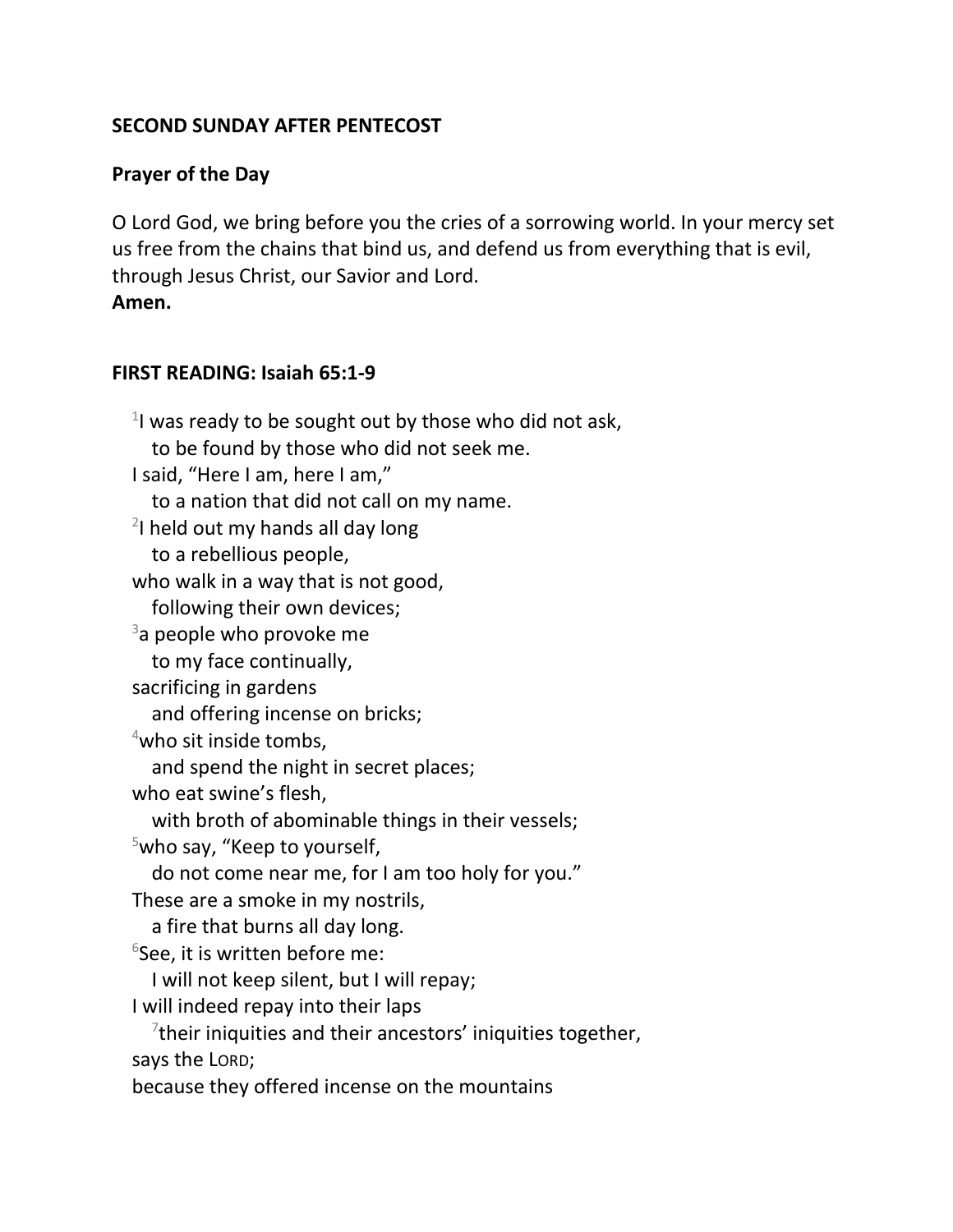and reviled me on the hills, I will measure into their laps full payment for their actions.  $8$ Thus says the LORD: As the wine is found in the cluster, and they say, "Do not destroy it, for there is a blessing in it," so I will do for my servants' sake, and not destroy them all. <sup>9</sup>I will bring forth descendants from Jacob, and from Judah inheritors of my mountains; my chosen shall inherit it, and my servants shall settle there.

## **PSALM: Psalm 22:19-28**

 $19$ But you, O LORD, be not far away; O my help, hasten to my aid.

<sup>20</sup>**Deliver me from the sword, my life from the power of the dog.**  $21$ Save me from the lion's mouth! From the horns of wild bulls you have rescued me.

<sup>22</sup>**I will declare your name to my people; in the midst of the assembly I will praise you.** <sup>23</sup>You who fear the LORD, give praise! All you of Jacob's line, give glory. Stand in awe of the LORD, all you offspring of Israel.

<sup>24</sup>**For the LORD does not despise nor abhor the poor in their poverty; neither is the LORD's face hidden from them; but when they cry out, the LORD hears them.**

<sup>25</sup>From you comes my praise in the great assembly; I will perform my vows in the sight of those who fear the LORD.

<sup>26</sup>**The poor shall eat and be satisfied, Let those who seek the LORD give praise! May your hearts live forever!**

 $27$ All the ends of the earth shall remember and turn to the LORD; all the families of nations shall bow before God.

<sup>28</sup>**For dominion belongs to the LORD, who rules over the nations.**

### **SECOND READING: Galatians 3:23-29**

*For Paul, baptism is a powerful bond that unites people not only with God but with other believers. Those who call themselves children of God experience a*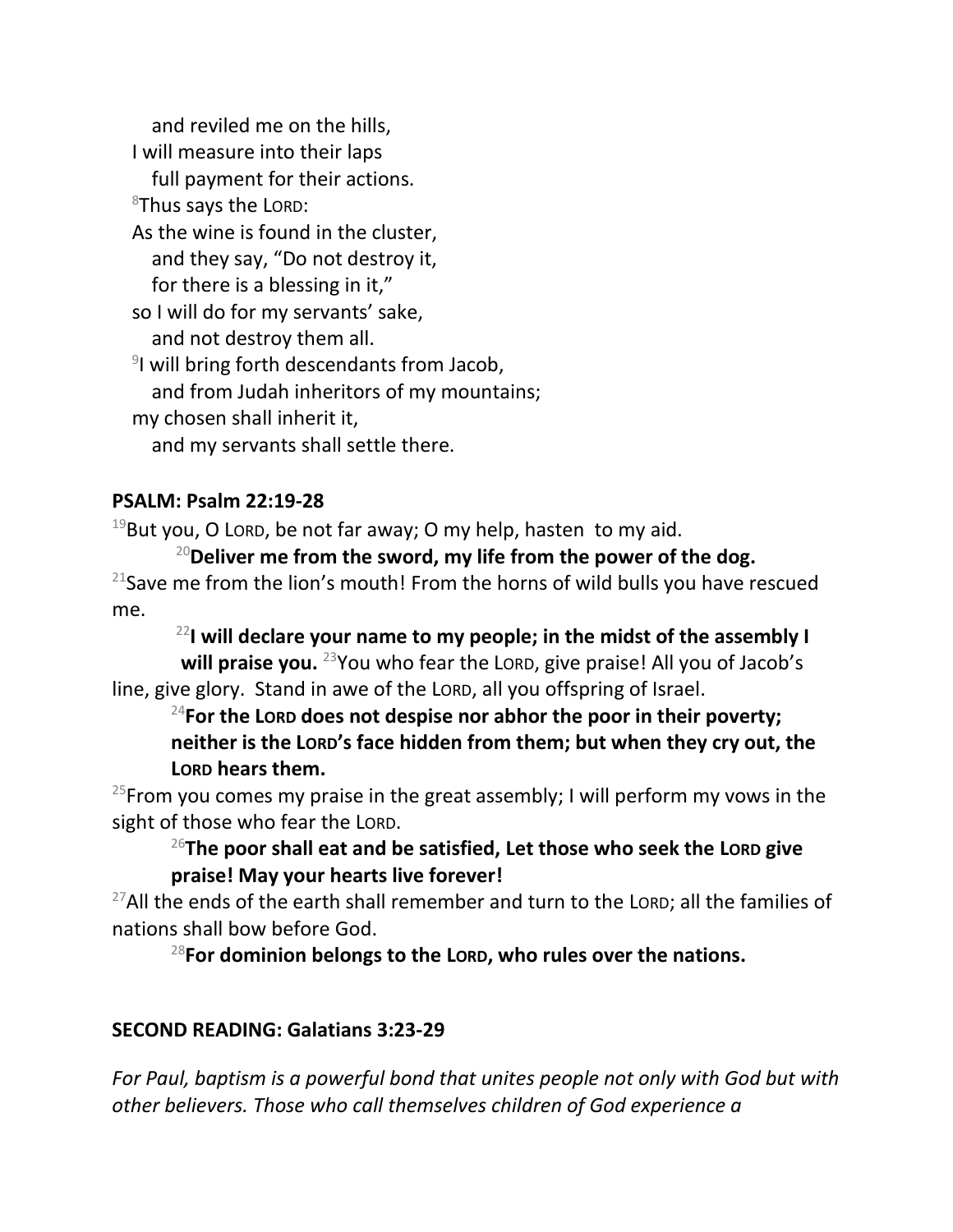*transformation that removes prejudices of race, social class, or gender in favor of true unity in Christ.*

 $^{23}$ Now before faith came, we were imprisoned and guarded under the law until faith would be revealed. <sup>24</sup>Therefore the law was our disciplinarian until Christ came, so that we might be justified by faith.  $25$ But now that faith has come, we are no longer subject to a disciplinarian,  $^{26}$  for in Christ Jesus you are all children of God through faith. <sup>27</sup>As many of you as were baptized into Christ have clothed yourselves with Christ. <sup>28</sup>There is no longer Jew or Greek, there is no longer slave or free, there is no longer male and female; for all of you are one in Christ Jesus.  $29$ And if you belong to Christ, then you are Abraham's offspring, heirs according to the promise.

#### **GOSPEL: Luke 8:26-39**

*Jesus' mission includes foreigners and his authority extends to the casting out of demons. Some who witness Jesus' work are seized with confusion and fear, but the man who was healed is commissioned to give testimony to God's mercy and power.*

 $26$ Then [Jesus and his disciples] arrived at the country of the Gerasenes, which is opposite Galilee.  $27$ As he stepped out on land, a man of the city who had demons met him. For a long time he had worn no clothes, and he did not live in a house but in the tombs. <sup>28</sup>When he saw Jesus, he fell down before him and shouted at the top of his voice, "What have you to do with me, Jesus, Son of the Most High God? I beg you, do not torment me" $-$ <sup>29</sup>for Jesus had commanded the unclean spirit to come out of the man. (For many times it had seized him; he was kept under guard and bound with chains and shackles, but he would break the bonds and be driven by the demon into the wilds.)  $30$  Jesus then asked him, "What is your name?" He said, "Legion"; for many demons had entered him. 31They begged him not to order them to go back into the abyss.

 $32$ Now there on the hillside a large herd of swine was feeding; and the demons begged Jesus to let them enter these. So he gave them permission.  $33$ Then the demons came out of the man and entered the swine, and the herd rushed down the steep bank into the lake and was drowned.

 $34$ When the swineherds saw what had happened, they ran off and told it in the city and in the country. <sup>35</sup>Then people came out to see what had happened, and when they came to Jesus, they found the man from whom the demons had gone sitting at the feet of Jesus, clothed and in his right mind. And they were afraid.